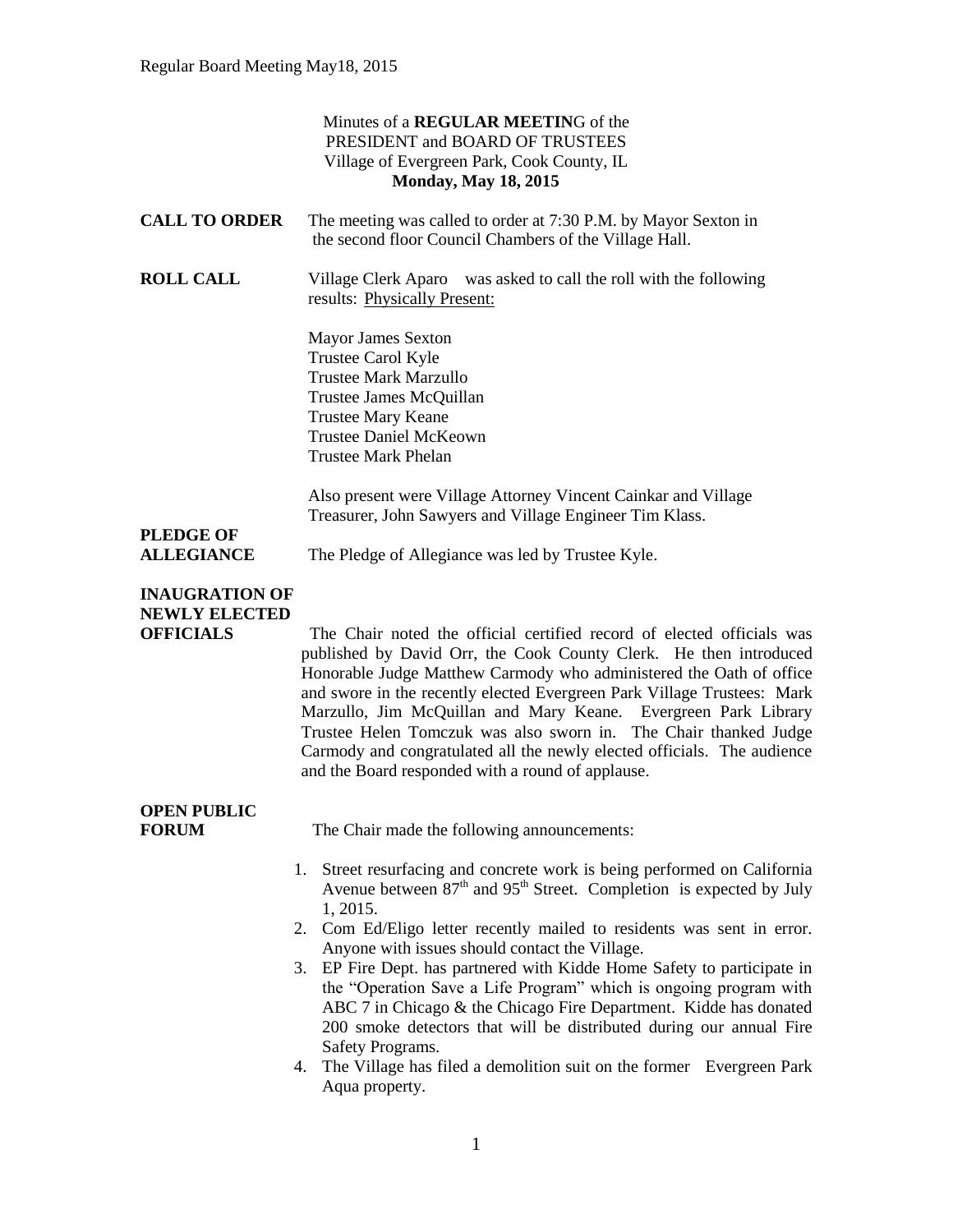- 5. Animal license renewals are due by May 31 and a penalty will apply beginning June  $1<sup>st</sup>$ .
- 6. Farmers market continues to be open every Thursday from 7:00 a.m. to 1:00 p.m.
- 7. The  $8<sup>th</sup>$  Annual Evergreen Park Kid's Health Fair will be held on Wednesday, May 20, 2015 from 3:30 to 6:30 at the Evergreen Park Fire Department – 9000 South Kedzie.
- 8. On Monday, May 25, 2015, the Village Hall will be closed in observance of Memorial Day. There is a Memorial Day ceremony at the American Legion Post 854 which starts at 10:00 a.m.
- 9. St. Bernadette Church's Third Annual Outdoor Motorcycle Mass will be held on Saturday, June 6, 2015. The mass will begin outdoors in the St. Bernadette parking lot at 4:00 p.m.
- 10. Tickets are now on sale at the Community Center for the Recreation Department's Candlelight Theater production of the musical/comedy "Say It With Music". Performances take place at the Senior Center from Friday June 12 through the weekend. Information is available at the Rec. Dept. and the Village Hall and on the Village website [www.evergreenpark-ill.com.](http://www.evergreenpark-ill.com/)
- 11. Evergreen Park's Annual 5K Run / Walk is scheduled for Saturday, June 27, 2015 at Klein Park. Registration is at 7:30 a.m. and the event begins at 8:30 a.m.
- 12. The  $27<sup>th</sup>$  Annual Day in the Park will be held on Saturday, June 27th, 2015 from 11:30 a.m. to 9:00 p.m. at the Community Center.
- 13. The 47<sup>th</sup> Annual Independence Day Parade is scheduled for Thursday, July 2, 2015 at 6:30 p.m. with fireworks to follow at dusk in Duffy Park –  $92<sup>nd</sup>$  & Millard.
- 14. Congratulations to Hometown Fire Chief John Hojek, Jr. on being named the Illinois Fire Chief of the Year.
- 15. The Chair stated he has sent a letter to the US Postal service regarding the removal of the green storage mail containers no longer used by the Post Office. If they do not comply the PW Department will remove them.

## **OPEN PUBLIC**

**REGULAR** 

**AUDIENCE** Mr. Pete Zic, 9200 Block of Albany, questioned if California Avenue will be shut down during the paving project. The Chair answered it will be reduced to one lane during the project.

**AGENDA Motion by Trustee Kyle second by Trustee Marzullo** to waive the reading of the minutes of the May 4, 2015 Regular Board Meeting of the President and Board of Trustees as presented and passed by unanimous voice vote and so ordered by the Chair.

### **RESOLUTION**

**NO. 14-2015** Motion by Trustee Phelan second by Trustee McKeown, to approve Resolution NO. 14-2015 with expenditures of the General Corporate Fund of \$ 456,421.89 and the Sewer and Water Fund in the amount of \$  $227.338.15$  and the  $95<sup>th</sup>$  Street TIF Fund, \$366.34 and the Capital Improvement Fund, \$13,072.00 and the Street Bond Fund \$ 330.00 for a total of \$ 697,528.38. Upon roll call, voting YES: Trustees Kyle, Marzullo, McQuillan, Keane, McKeown and Phelan; voting NO: NONE.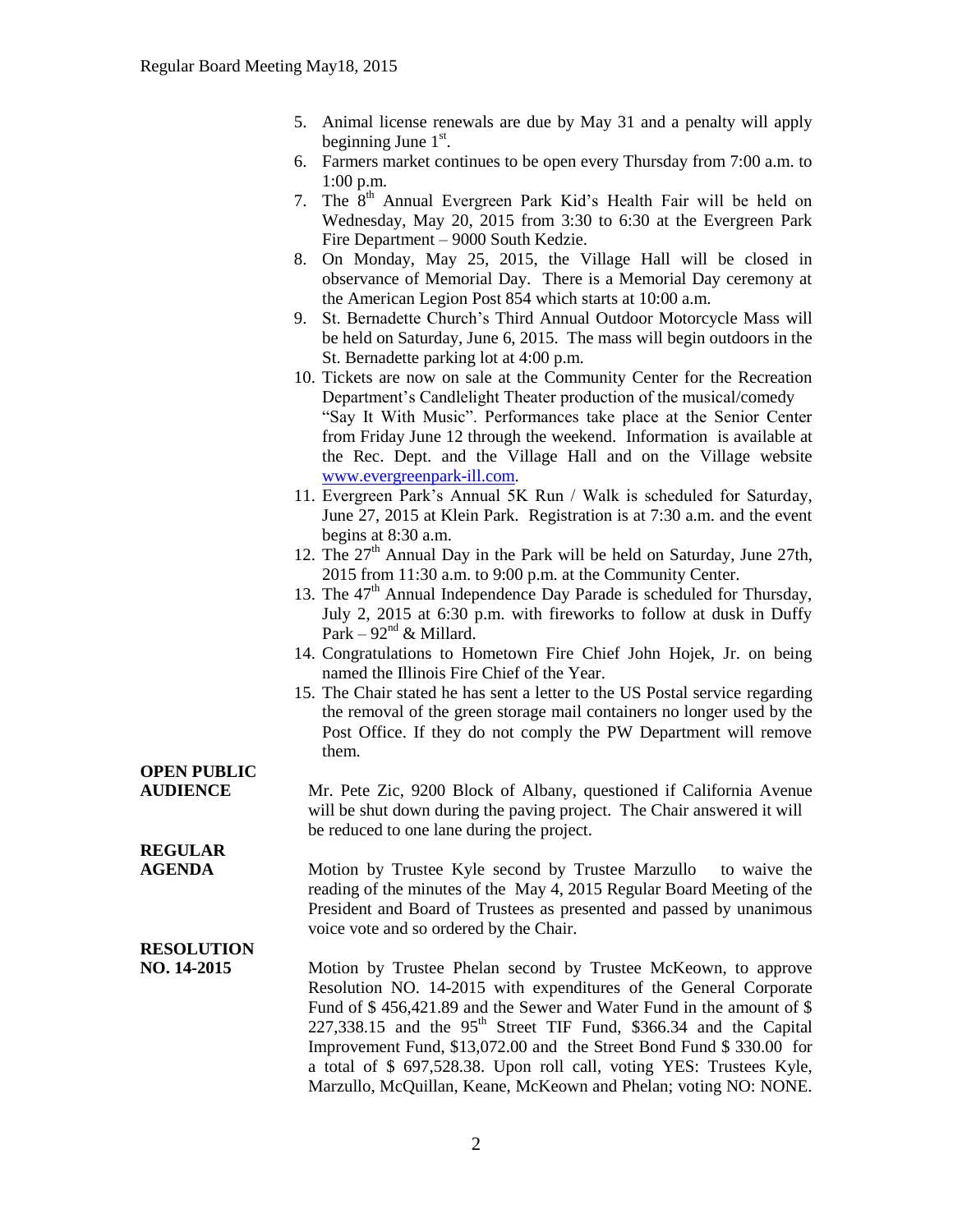The motion was passed and so ordered by the Chair. The motion passed by unanimous voice vote and was so ordered by the Chair.

## **VILLAGE TREASURER'S**

**REPORT** Motion by Trustee Marzullo second by Trustee McKeown to approve the Village Treasurer's report for April 2015 for information and file in the amount of \$ 5,452,002.60 in the General Fund; \$ 2,778,873.17 in the Sewer and Water Fund. The motion passed by unanimous voice vote and was so ordered by the Chair.

# **BUSINESS**

**CERTIFICATES** Motion by Trustee Kyle second by Trustee McQuillan to approve the license for **HAIR CUTTERY** to conduct a beauty salon with retail sale of hair care related products located at 9204 S. Western Ave Unit B. Upon roll call, voting YES: Trustees Marzullo, McQuillan, Keane, McKeown, Phelan and Kyle, voting NO: NONE. The motion was passed and so ordered by the Chair.

> Motion by Trustee Kyle second by Trustee McQuillan to approve the license for **FJ WILLAMS REALTY** to conduct a real estate office located at 9730 S. Western Ave, Suite 237. Upon roll call, voting YES: Trustees McQuillan, Keane, McKeown, Phelan, Kyle and Marzullo; voting NO: NONE. The motion was passed and so ordered by the Chair.

> Motion by Trustee Kyle second by Trustee McQuillan to approve the license for Restaurant Dynamics, Inc. D/B/A/ **THE RED PALM** to conduct a restaurant located at (formerly Cavatappi) 3020 W.  $95<sup>th</sup>$ Street. Upon roll call, voting YES: Trustees Keane, McKeown, Phelan, Kyle, Marzullo and McQuillan; voting NO: NONE. The motion was passed and so ordered by the Chair.

# **ORDINANCE**

**NO. 10-2015** Motion by Trustee Phelan second by Trustee Keane to approve **ORDINANCE NO. 10-2015**, "**AN ORDINANCE OF THE VILLAGE OF EVERGREEN PARK APPROVING A DEVELOPMENT AGREEMENT BETWEEN THE VILLAGE OF EVERGREEN PARK AND EVERGREEN PARK DEVELOPER, LLC FOR THE EVERGREEN PLAZA DEVELOPMENT AT THE SOUTHWEST CORNER OF 95TH STREET AND WESTERN AVENUE, EVERGREEN PARK, ILLINOIS."** The Chair added the Plaza will be demolished and rebuilt. Carson's is staying on the site with a new two story building. Other retailers will be announced as contracts are signed after the retailer convention in Las Vegas this week. The Chair thanked the Board for their patience and their dedication to this project. Upon roll call, voting YES: Trustees McKeown, Phelan, Kyle, Marzullo, McQuillan and Keane; voting NO: NONE. The motion was passed and so ordered by the Chair.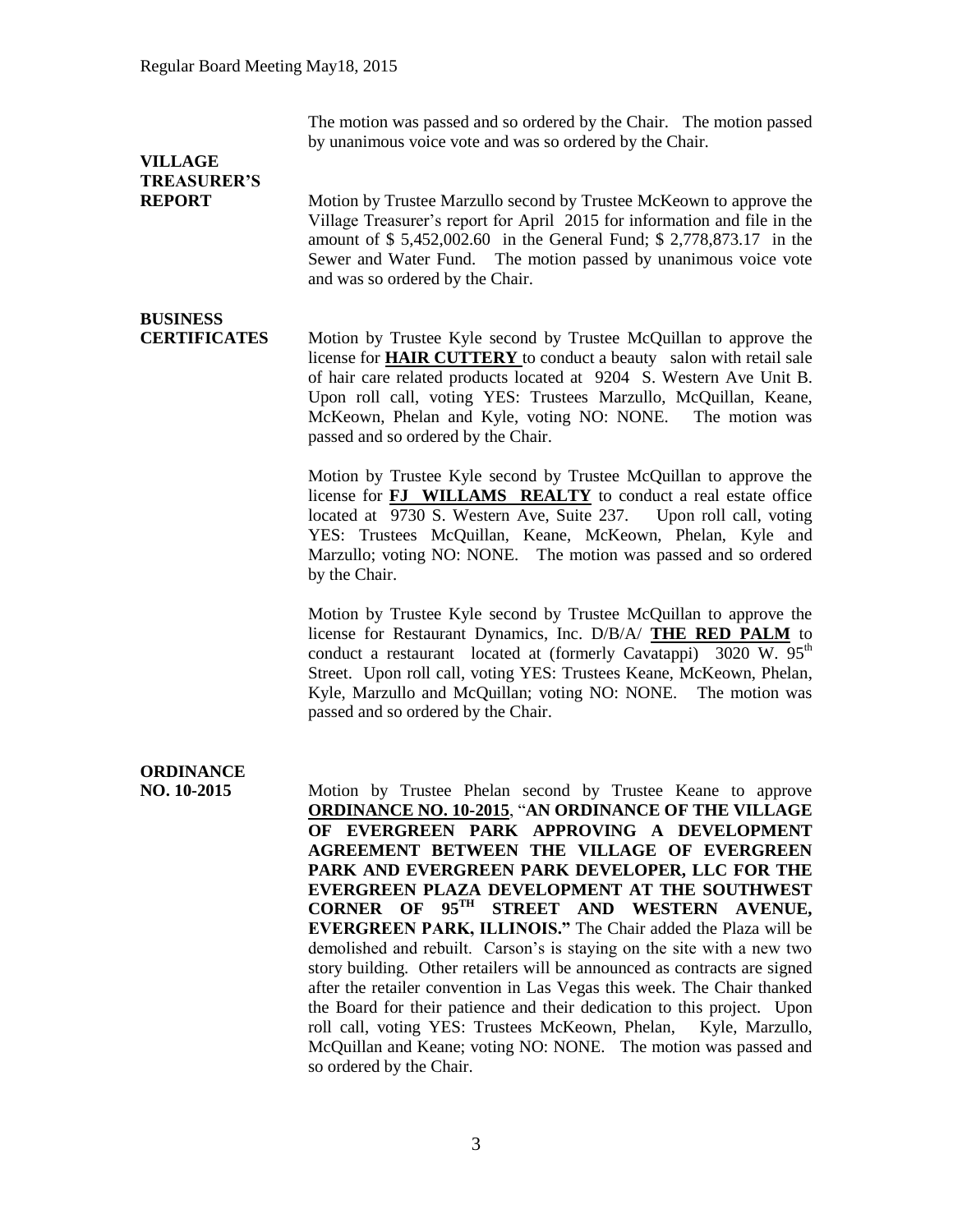#### **EP POLICE PROMOTIONS**

Motion by Trustee Marzullo second by Trustee Keane to approve Police Chief Michael Saunders request to promote Officer David Linn to the position of Sergeant and Sgt. John Kirincic to the position of Lieutenant. The Chair congratulated them on their dedication and commitment to the people of the Village of Evergreen Park. Chief Saunders thanked the Mayor and asked the men to stand and introduce their families. The audience and the Board gave them a hearty round of applause. Upon roll call voting YES: Trustees Phelan, Kyle, Marzullo, McQuillan, Keane, and McKeown; voting NO: NONE. The motion was passed and so ordered by the Chair.

## **ST. BERNADETTE MOTORCYCLE**

**MASS** Motion by Trustee McQuillan second by Trustee McKeown to approve the request from St. Bernadette Parish to hold their annual Motorcycle Mass at 4:00 p.m. and event with music by Father Ben's band from 3-11:30 p.m. on Saturday, June 6, 2015. Upon roll call voting YES: Trustees Kyle, Marzullo, McQuillan, Keane, McKeown and Phelan; voting NO: NONE. The Motion was passed and so ordered by the Chair.

# **ENGINEER'S**

**REPORT** Tim Klass reported the California paving project will begin tomorrow. Residents, schools, LCM hospital and businesses will be notified. He encouraged the public to use alternate routes to keep traffic to a minimum in this area. An audience member questioned why the sewer manholes were lowered or removed. Mr. Klass noted they will be replaced to be even with the new profile when the paving is completed.

# **ATTORNEY'S**

**REPORT** Attorney Cainkar had no report.

**BIDS**

The Chair announced payouts to the engineering firm of Frank Novotny and Associates for various Village projects in the amount \$26,369.70.

**MISC.** NONE.

**ADJOURNMENT** With nothing further to come before this meeting, motion by Trustee Phelan second by Trustee McQuillan that this Regular Meeting of the President and Board of Trustees adjourn. Upon roll call voting YES: Trustees Marzullo, McQuillan, Keane, McKeown, Phelan and Kyle; voting NO: NONE. The motion was passed and so ordered by the Chair at 8:00 P.M.

\_\_\_\_\_\_\_\_\_\_\_\_\_\_\_\_\_\_\_\_\_\_\_\_\_\_\_\_\_\_\_\_\_\_\_\_\_\_\_\_